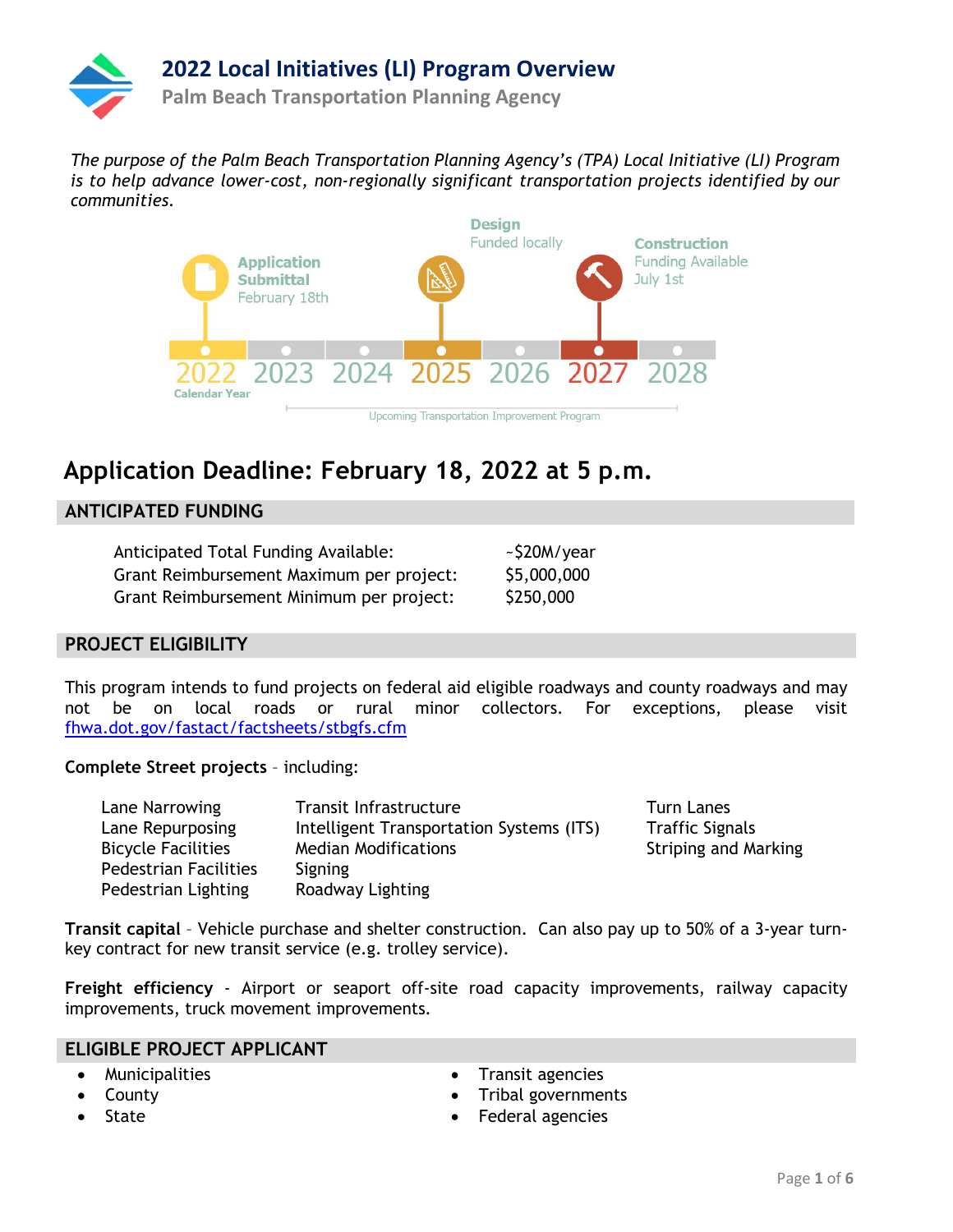

### **PROGRAM REQUIREMENTS**

- An applicant may submit a maximum of two (2) applications, with the exception of Palm Beach County who may submit a maximum of six (6) applications across all departments.
- All applicants will be required to meet with TPA Staff to discuss LI applications prior to submittal. Applicants can only submit applications discussed at the meeting.
- Only the highest ranked eligible project application from each agency will be included in the TPA's draft List of Priority Projects, unless the applicant's project lead provides the TPA with a preferred rank of their own projects. Palm Beach County may have up to three (3) projects included in the first round.
- Applications are limited to a minimum request of \$250K and maximum funding amount of \$5M, inclusive of all project phases.
- Application will be included on the draft List of Priority Projects (LOPP) until anticipated funding is exhausted, however, inclusion on the LOPP does not guarantee funding.
- Applications must be submitted online through the application portal pursuant to program schedule.
- Applications must include all required documents listed in the Submittal Checklist on page 6.
- Applications will be scored and ranked using the scoring system based on the TPA's 2045 Long Range Transportation Plan (LRTP) adopted goals, objectives and targets and described more specifically on page 4 in the LI Scoring Criteria table.
- Any project that is directly adjacent to single-family residential lots that provide primary access to the impacted roadway must provide proof of public outreach and support. Applicants must provide the total number of impacted properties and have >25% of all directly adjacent singlefamily landowners in support of the project and no more than 10% of adjacent landowners in opposition. If this requirement is not met, the project will be ineligible.
- Applicants are responsible for covering all unanticipated cost increases, including but not limited to price inflation and increases in the cost of construction. Applicants should anticipate covering these increases with Local Funds by the time the project is ready for construction.
- The TPA Board makes the final decision regarding inclusion of an application on the TPA's List of Priority Projects and may waive any of the above requirements.
- For projects included in the Draft Work Program, applicants will be required to include the project with the source of funding in their capital improvement programs or local program of projects no later than April 15, 2023 in order to retain funding.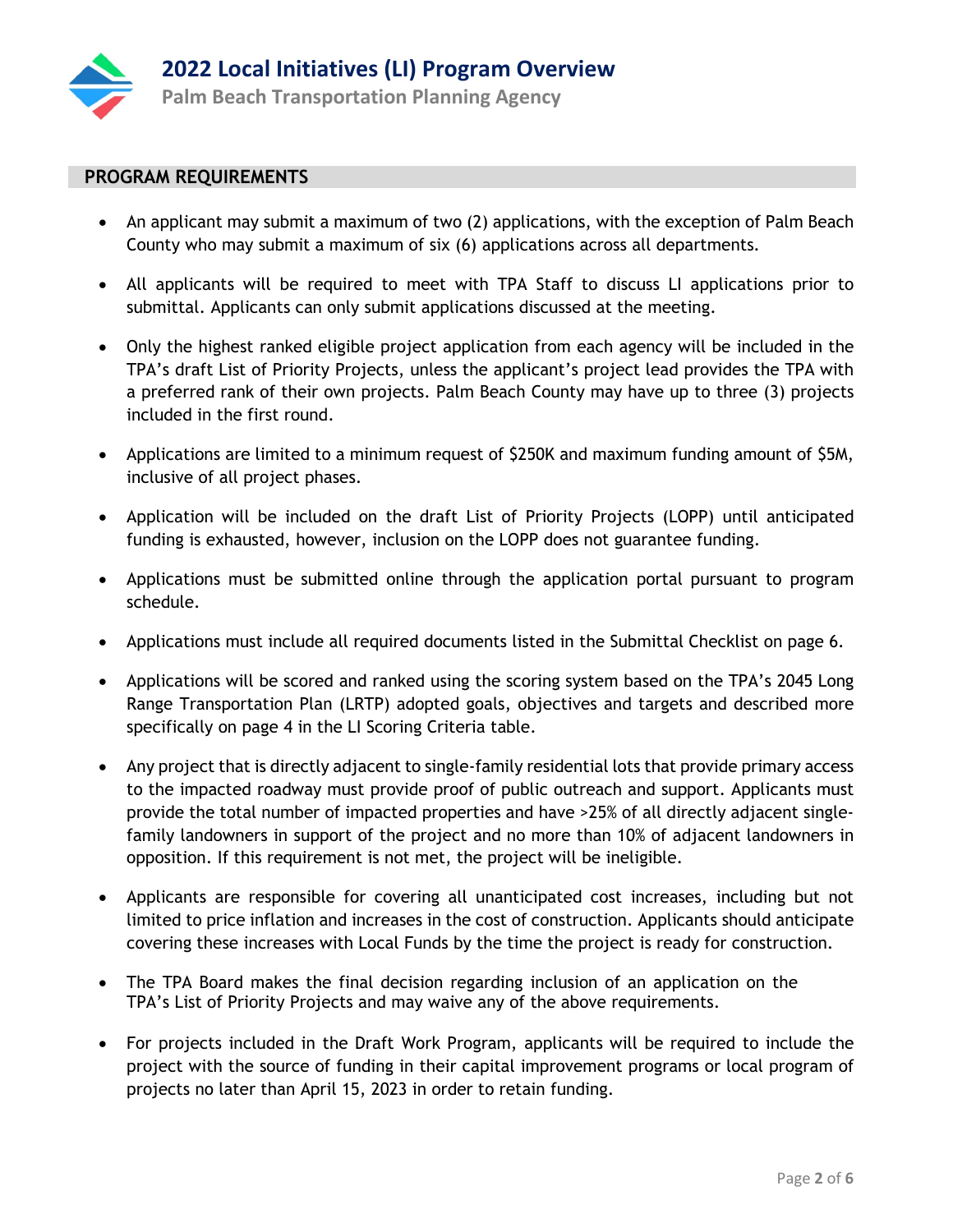

# **2022 Local Initiatives (LI) Program Overview**

**Palm Beach Transportation Planning Agency**

| <b>SCHEDULE</b>                        |                                                                                                                                                                                                                                                                                           |
|----------------------------------------|-------------------------------------------------------------------------------------------------------------------------------------------------------------------------------------------------------------------------------------------------------------------------------------------|
| Date*                                  | <b>Activity and Deadline</b>                                                                                                                                                                                                                                                              |
| October 21, 2021                       | Program Kick-off. TPA Board approves program.                                                                                                                                                                                                                                             |
| October 26, 2021                       | Program Application Workshop. FDOT and TPA hold workshop to review program<br>application, scoring criteria, schedule, and project implementation requirements.<br>TPA distributes program overview and application information to local agencies<br>and opens online application portal. |
| November 1, 2021<br>- January 31, 2022 | Pre-Application Meetings. Applicants participate in a required one-on-one<br>meeting with TPA and FDOT representatives to discuss project specifics and clarify<br>application requirements.                                                                                              |
| <b>February 18, 2022</b>               | Applicants submit applications, including community<br><b>Application Deadline.</b><br>letters of support, via online application portal by 5 p.m. TPA provides completed<br>applications to FDOT.                                                                                        |
| March 4, 2022                          | TPA Submits Project List and Tentative Ranking to FDOT. TPA submits tentative<br>project rankings to FDOT for project feasibility and eligibility determination.                                                                                                                          |
| March 25, 2022                         | First Email to Applicants. After initial application review, FDOT emails applicants<br>requesting additional clarification needed before field reviews. If ineligible, TPA<br>to send formal response.                                                                                    |
| April 1, 2022                          | Applicants provide FDOT and TPA responses to<br>Applicant Responses Due.<br>requested clarifications.                                                                                                                                                                                     |
| April 4 - 15, 2022                     | Field Visits. FDOT and applicants perform field reviews to ensure potential<br>project is constructible, requires no right-of way acquisition, and determine if<br>drainage is warranted.                                                                                                 |
| April 22, 2022                         | Second Email to Applicants. FDOT sends an email to applicants with comments<br>on issues / concerns, clarifications, updated cost estimates, and/or requests for<br>missing or updated documentation.                                                                                     |
| April 29, 2022                         | Resolution of Support Due to TPA. Applicants must submit a resolution from their<br>governing body and/or the governing body of the facility owner endorsing the<br>project and committing to funding of operations and maintenance.                                                      |
| May 6, 2022                            | Response from Applicants Due. Deadline for applicants to resolve outstanding<br>eligibility issues and submit final requested documentation to FDOT and TPA.                                                                                                                              |
| May 27, 2022                           | FDOT D4 returns Eligibility Determinations. FDOT sends TPA final eligibility<br>determinations to finalize draft priority ranking.                                                                                                                                                        |
| July 6 - 7, 2022                       | Draft List of Priority Projects to Committees. TPA staff presents draft prioritized<br>list of eligible applications to committees for review and input for TPA Board<br>consideration.                                                                                                   |
| <b>July 21, 2022</b>                   | Final Priority List Approval by TPA Board. TPA Board approves final List of<br>Priority Projects.                                                                                                                                                                                         |
| <b>July 22, 2022</b>                   | Submit Project Priorities to FDOT. TPA submits adopted List of Priority Projects<br>to FDOT and notifies applicants of final priority rankings.                                                                                                                                           |

**\*Dates as of October 29, 2021. Latest dates will be posted to the website.**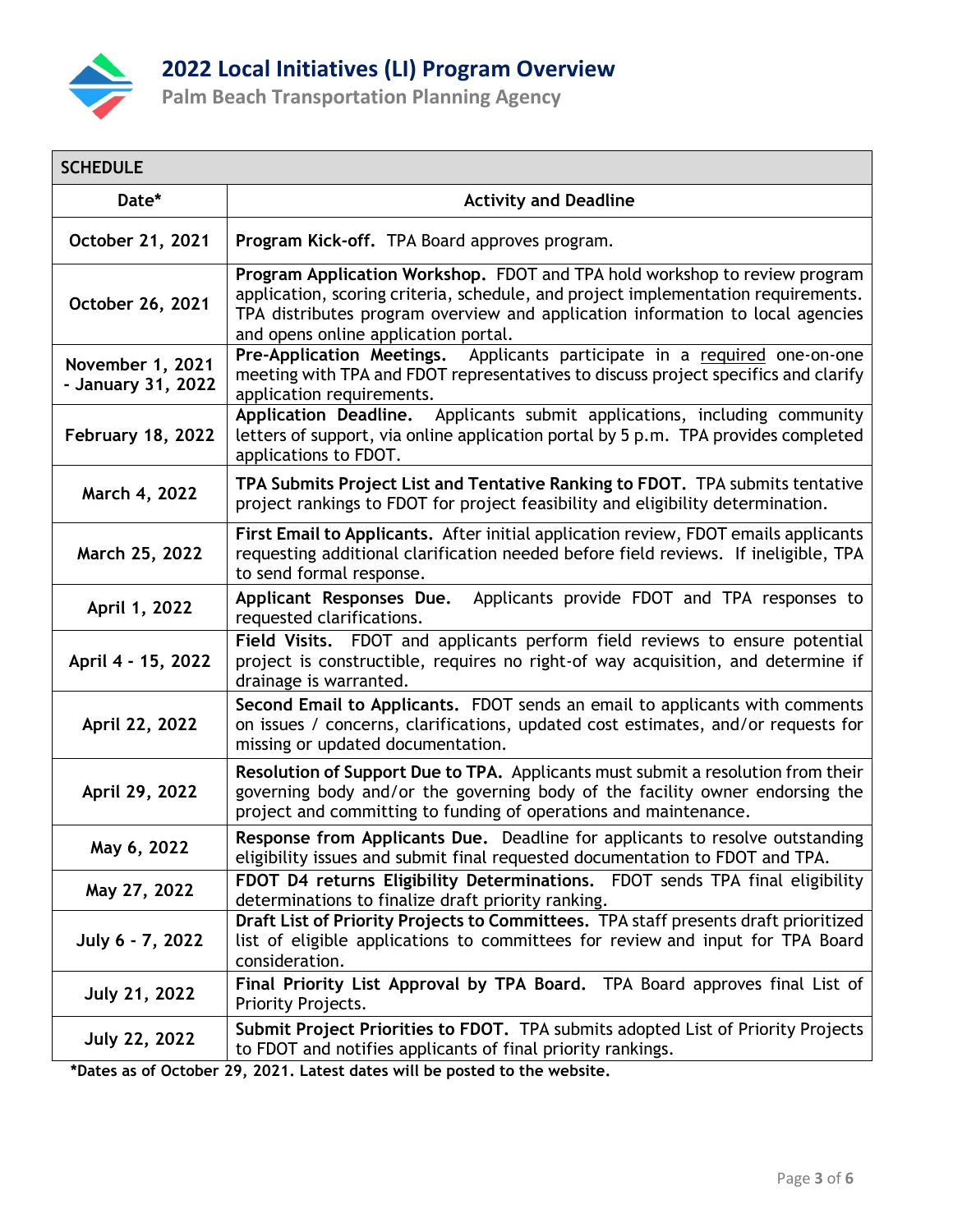

# **2022 Local Initiatives (LI) Program Overview**

**Palm Beach Transportation Planning Agency**

| <b>LI SCORING</b>                                                                                                                                                 |                                                                                       |                |            |  |  |
|-------------------------------------------------------------------------------------------------------------------------------------------------------------------|---------------------------------------------------------------------------------------|----------------|------------|--|--|
| <b>CRITERIA</b>                                                                                                                                                   | <b>DESCRIPTION</b>                                                                    | <b>VALUE</b>   | <b>MAX</b> |  |  |
| <b>WHAT</b>                                                                                                                                                       |                                                                                       |                |            |  |  |
|                                                                                                                                                                   | 10'+ shared use path                                                                  | 5              |            |  |  |
|                                                                                                                                                                   | 8'-9' paved path                                                                      | 4              |            |  |  |
| Pedestrian Facility Type<br>NOTE: Multiply length by mile or                                                                                                      | 4'-7' sidewalk                                                                        | 3              |            |  |  |
| number of locations by factor                                                                                                                                     | 4'+ unpaved path (ADA compliant)                                                      | $\overline{2}$ | 10         |  |  |
| shown in Value column                                                                                                                                             | Sidewalk or shared use path widenings                                                 | 1              |            |  |  |
|                                                                                                                                                                   | Standalone ADA facility (e.g. ped crossings, bus stops,                               | 0.2            |            |  |  |
|                                                                                                                                                                   | etc.)                                                                                 |                |            |  |  |
|                                                                                                                                                                   | 10'+ shared use path                                                                  | 5              | 10         |  |  |
| <b>Bicycle Facility Type</b>                                                                                                                                      | Separated or raised bicycle lanes                                                     | 4              |            |  |  |
| NOTE: Multiply length by mile by<br>factor shown in Value column                                                                                                  | <b>Buffered bicycle lanes</b>                                                         | 3              |            |  |  |
|                                                                                                                                                                   | Designated bicycle lanes                                                              | $\overline{2}$ |            |  |  |
|                                                                                                                                                                   | Project includes TSM components (e.g. connected signals,                              |                |            |  |  |
|                                                                                                                                                                   | cameras, vehicle sensors, etc.)                                                       | 5              |            |  |  |
| <b>Vehicular Facilities</b>                                                                                                                                       | Project reduces transit travel time                                                   | 5              | 20         |  |  |
|                                                                                                                                                                   | Project improves efficient movement of freight in region                              | 5              |            |  |  |
|                                                                                                                                                                   | Capacity project improves travel time reliability                                     | 5              |            |  |  |
| <b>WHERE</b>                                                                                                                                                      |                                                                                       |                |            |  |  |
| Project improves non-motorized facilities at an interchange, bridge, or railroad crossing                                                                         |                                                                                       | 5              | 5          |  |  |
| Project improves service at a transit hub                                                                                                                         |                                                                                       | 5              | 5          |  |  |
| Project improves pedestrian/bicycle facilities in Tier 1 Ped Gap/Bicycle Corridor                                                                                 |                                                                                       | 5              | 5          |  |  |
| Project benefits traditionally                                                                                                                                    | Very High                                                                             | 10             |            |  |  |
| underserved communities                                                                                                                                           | High                                                                                  | 6              | 10         |  |  |
| NOTE: Determine Traditionally                                                                                                                                     |                                                                                       | 3              |            |  |  |
| underserved population index                                                                                                                                      | Medium                                                                                |                |            |  |  |
| within 1 mile of project                                                                                                                                          | Low                                                                                   | 0              |            |  |  |
| Project improves aging                                                                                                                                            | Facility in unacceptable condition with widespread<br>deterioration                   | 5              |            |  |  |
| infrastructure                                                                                                                                                    | Facility in poor condition with significant deterioration                             |                | 5          |  |  |
|                                                                                                                                                                   |                                                                                       | 3              |            |  |  |
| Project improves performance of hurricane evacuation route                                                                                                        |                                                                                       | 3              | 5          |  |  |
|                                                                                                                                                                   | Project reduces susceptibility to inundation by sea level rise and/or annual flooding | $\mathbf{2}$   |            |  |  |
| Project improves lighting/pedestrian/bicycle facilities in High Crash Dark-Unlit/Ped/Bicycle<br>Corridor per TPA Vision Zero Action Plan                          |                                                                                       | 5              | 5          |  |  |
| <b>WHY</b>                                                                                                                                                        |                                                                                       |                |            |  |  |
|                                                                                                                                                                   |                                                                                       |                |            |  |  |
| Project will have positive environmental impacts (i.e. mitigation activity, pollution prevention<br>& abatement, stormwater management, pervious materials, etc.) |                                                                                       | 5              | 5          |  |  |
| Project provides alternative fuel modes of transportation                                                                                                         |                                                                                       | 5              | 5          |  |  |
|                                                                                                                                                                   | Project is endorsed by members of benefit area (HOA, POA, petition, etc.)             | 3              | 5          |  |  |
| Project has been tested as a pilot/pop-up with local funds                                                                                                        |                                                                                       | $\overline{2}$ |            |  |  |
| Project maximizes use of TPA                                                                                                                                      | Implementation via LAP Agreement or FTA Flex                                          | 5              | 5          |  |  |
| funding                                                                                                                                                           | FDOT Implementation with Local Funding for design                                     | 3              |            |  |  |
| Applicant cancels a previously prioritized and funded project within the past 12 months                                                                           |                                                                                       | $-5$           | 0          |  |  |
|                                                                                                                                                                   |                                                                                       | <b>TOTAL</b>   | 100        |  |  |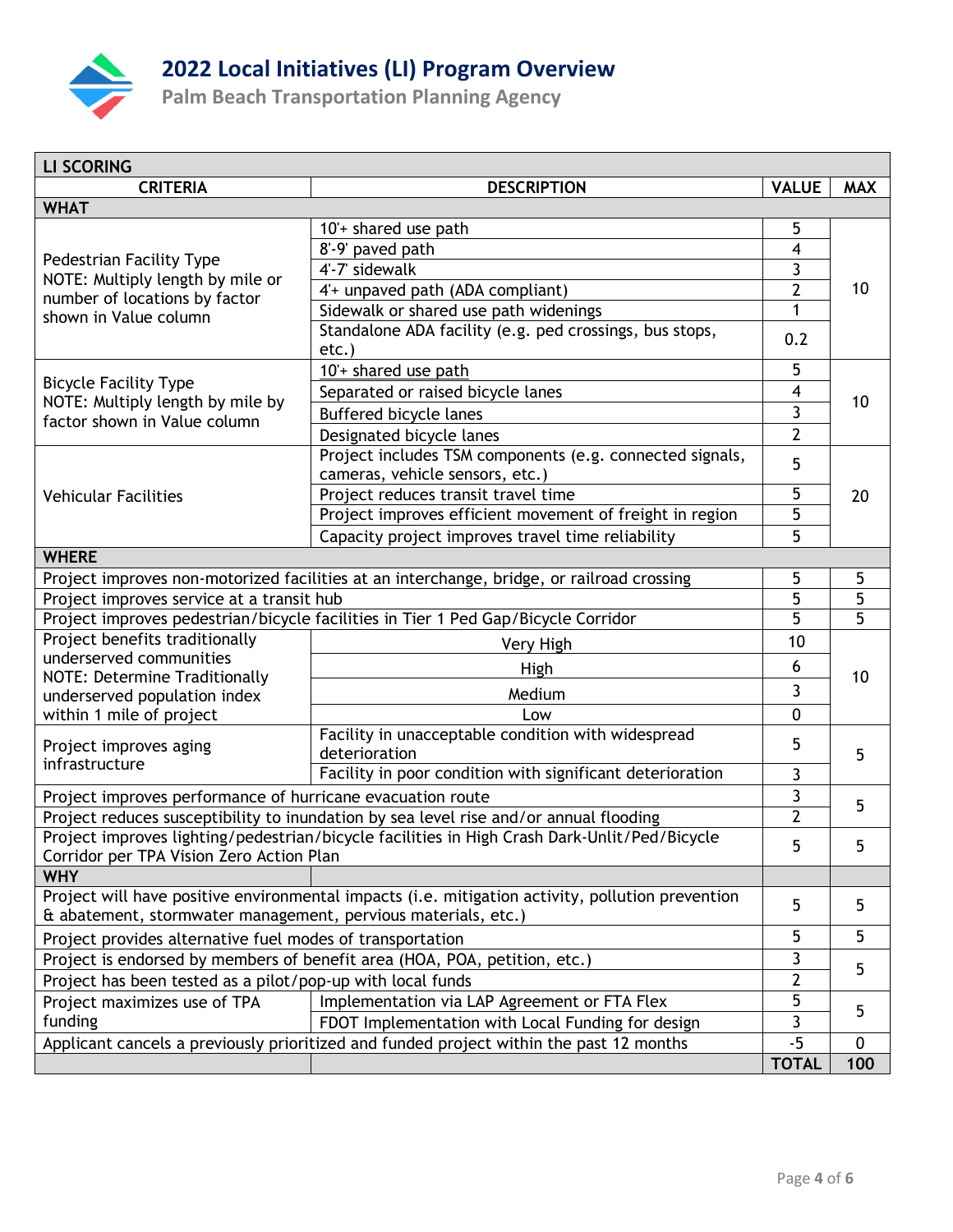

### **HOW TO APPLY**

- **1. Attend the TPA Funding Programs Workshop – October 27, 2021 (optional)** Learn about project eligibility, Local Agency Program Certification, and have your specific questions answered by FDOT and TPA Staff.
- **2. Attend Pre-Application Meeting with TPA and FDOT staff (required)** All applicants must attend a pre-application meeting with TPA and FDOT between November 1, 2021 and January 31, 2022. TPA will schedule these meetings with FDOT and applicants.

#### **3. Gather the required documents**

Each project submittal requires an application, online form, and supporting documents outlined in the Submittal Checklist provided below. Missing or late documents may result in project ineligibility.

#### **4. Submit via online application portal**

The application process requires the submittal of the application document with associated attachments via the online application portal that can be accessed once live at: [www.PalmBeachTPA.org/LI](http://www.palmbeachtpa.org/LI)

#### **5. Stay Updated**

Follow the Program Schedule and look out for emails from TPA and FDOT regarding your project application.